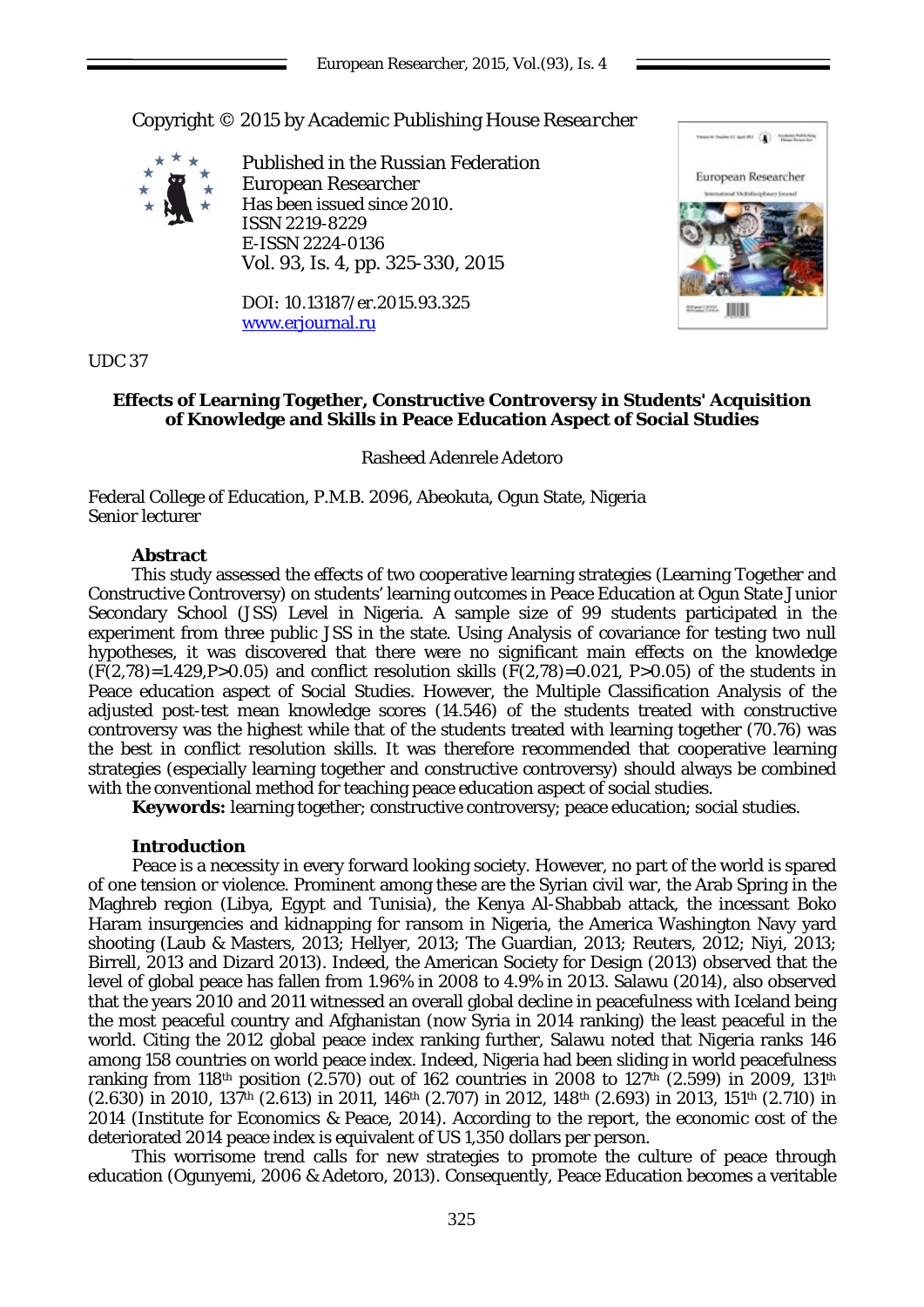means of promoting knowledge, attitude and skills in non-violent behaviour and conflict resolutions. In handling conflicts amicably, UNESCO (1998) calls for "knowledge on how to resolve any dispute peacefully", Jenkins (2006) and Kester (2007) advocate for "pedagogies of engagement". Freire (1992) canvasses for "conscientization" of peoples mind to overcome oppression through transformative humanism. Ogunyemi (2006) calls for "skills in promoting peace and non-violence" while Page (2008) advocates "learning to know, learning to be, learning to do, and learning to live together" at different levels of human interactions as means of promoting peaceful coexistence and international understanding.

The challenge of teaching and learning for peace therefore throws up the challenge about methods of teaching to 'catch them young'. The contention had been between protagonists of teacher-centred and student – centred pedagogies (Adetoro, 2013). According to White (2002), "the older philosophy was you teach content and now the philosophy is, you teach students". The teaching of content has always been emphasized under lecture, discussion and illustrations as characterized by 'conventional method' (CM) of teaching in Nigeria; while the teaching of students has been the focus of values clarification, field trips, dramatization, role playing, project, laboratory works and cooperative learning strategies.

Among the most popular cooperative learning strategies that have been found to have promoted greater achievement among students are Learning Together (LT) and constructive – Controversy (CC). According to Johnson, Johnson and Stanne (2000), LT actually produced the highest effect size of between 0.82 and 1.03, closely followed by CC that produced between 0.59 and 0.91 among eight strategies of cooperative learning in a meta – analysis of 158 studies.

While acknowledging the supremacy of cooperative learning strategies adopted by Yusuf (2007) and Adeyemi (2008) as well as the Students – Team – Assisted Division (STAD) applied by Usulor (2012) and Jigsaw model used by Salako, Eze and Adu (2012) over conventional methods in teaching social studies in Nigeria; it appears the application of LT and CC for quasi – experimentation on teaching of Peace Education aspect of Social Studies as focused in this study is desirable as a means of "catching them young" to promote knowledge and skills in culture of peace, non-violent behaviour and constructive controversy engagement. The theoretical framework for this study was based on social learning theory of Bandura (1976) as expantiated by Siegel (1992) that "children learn to act aggressively when they model their behaviour after violent acts of adults" (p.170). By extension therefore, it can be conjectured that children aggressive behavior can be transformed into peaceful lifestyles if constantly exposed to learning together and constructive controversy in the classroom.

### **Hypotheses**

1) There is no significant difference in the knowledge outcomes of students in Peace Education aspects of Social Studies when taught with Learning Together, Constructive Controversy and Conventional Method.

2) There is no significant difference in conflict resolution skills of students in Peace Education aspects of Social Studies when taught with Learning Together, constructive controversy and conventional Method.

### **Methodology**

### **Research Design**

The study adopted pretest-posttest, control group quasi-experimental design with 3x2 factorial matrix.

#### **Sample and Sampling Technique**

The study involved a total of 99 Junior Secondary School II students sampled in three public secondary schools from three of the four geographical divisions in Ogun State, Nigeria. The three schools were randomly assigned to treatment (LT&CC) and control (CM) groups. The study covered such concepts from the 2007 Junior Secondary School Curriculum viz:

- (i) Meaning and types of peace,
- (ii) Meaning, types and examples of conflict,
- (iii) Meaning, types and examples of global/international cooperation,
- (iv) Ways of promoting peace, and non-violent methods of resolving conflicts.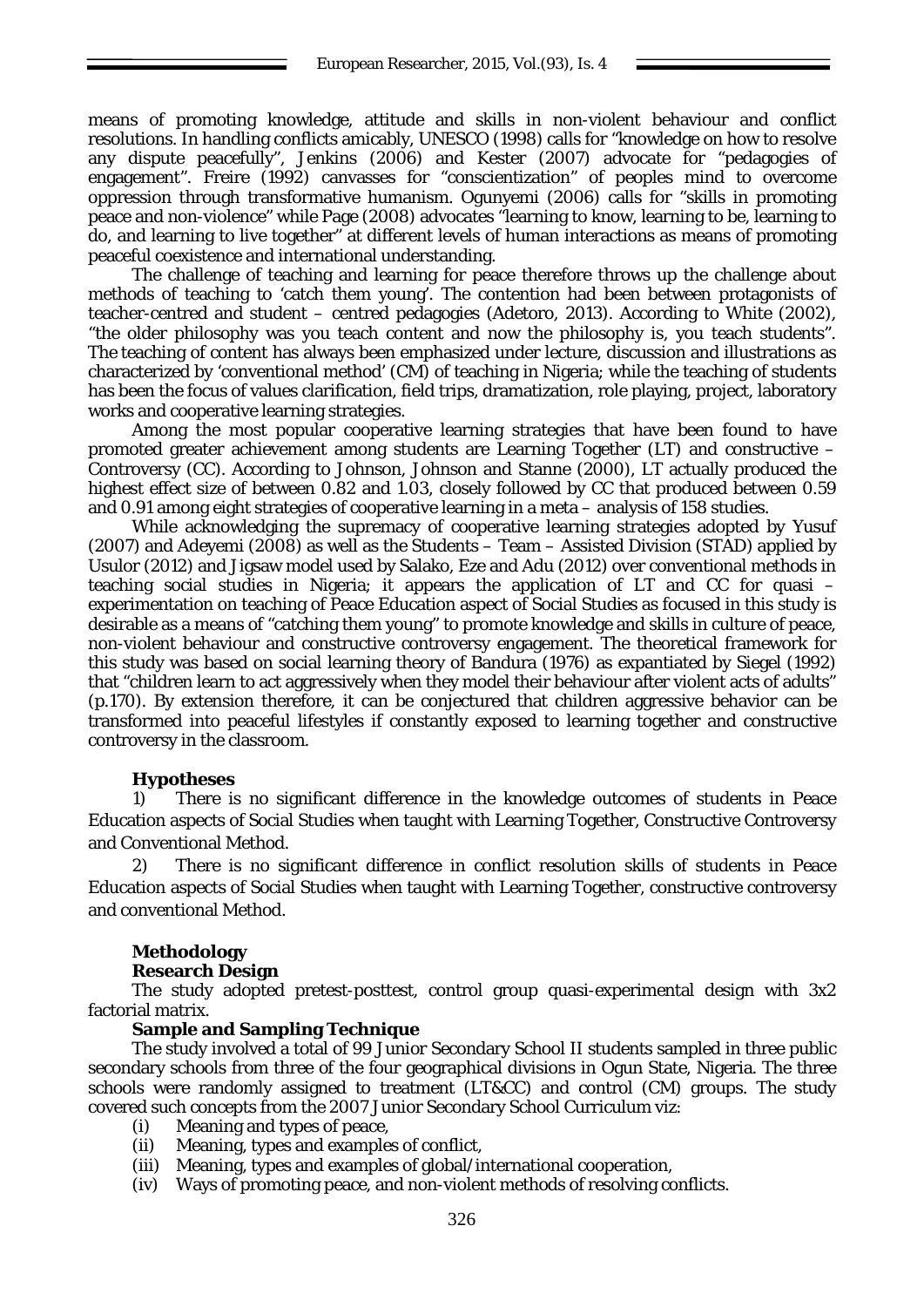### **Instrumentation**

Three instructional guides and two treatment instruments were used in the study. The Instructional guides as adopted from Johnson & Johnson (2007 & 2009) were provided for the research assistants (teachers) and the students on Learning Together and Constructive Controversy mode of instructions in experimental school I & II respectively. Equally, the Conventional Method of teaching guide was adopted for the control group by the teacher in school III. The Peace Education Achievement Test (PEAT) with 30-items was used to test the pre and post-knowledge of the students while an adapted Conflict Resolution Skill Test (CRST) of 34-items from Johnson and LeBaron (2007) was equally used to assess the pre and post – skill levels of the students. The two instruments were subjected to expert reviews for face and content validity assessments. While a reliability coefficient of 0.63  $(k_{21})$  was obtained for PEAT, an index of 0.59 was secured for CRST using Guttman split-half method.

#### **Procedure**

Initial pre-tests were conducted on the students to assess their pre-knowledge and preconflict resolution skills. Then orientations were given to both the research assistants (social studies teachers) and the students on their roles in the experiments. The LT class was to be in group of 5 each with some assigned roles as leaders, recorders etc discussing the story cards and presenting positions among themselves and later to the class on the peace and conflict concepts. The CC class was grouped into 6 with 3 serving as advocates and the other 3 as opposing each presentation with a moderator and recorder in each group. The CC groups were however to arrive at consensus to be presented to the class by each leader. The CM however were taught the concepts using the traditional mode of teacher's lesson presentation (talk-and-chalk style).

#### **Data Analysis**

The data collected were analyzed using the 14.0 version of the Statistical Package for Social Sciences (SPSS) to obtain Analysis of Covariance (ANCOVA) and Multiple Classification Analysis (MCA) on each of the two hypotheses. While the Pre-test scores served as covariates, the hypotheses were tested at 0.05 level of significance.

### **Results**

**Ho1:** There is no significant main effect in the knowledge outcomes of the students in Peace Education aspect of Social Studies.

| <b>Source of Variance</b>   | Sum<br><b>Squares</b> | Df<br><b>Mean</b><br><b>Squares</b> |         | F Sig.     |  |
|-----------------------------|-----------------------|-------------------------------------|---------|------------|--|
| <b>Covariates (Pretest)</b> | 179.296               |                                     | 179.296 | 32.452.000 |  |
| Intercept                   | 158.358               |                                     | 158.358 | 28.663.000 |  |
| <b>Treatment (Posttest)</b> | 15.792                |                                     | 7.896   | 1.429.246  |  |

Table 1: Summary of ANCOVA of Post-Test Peace Education Knowledge Scores

R squared =  $408$  (Adjusted R squared =  $-256$ ).

As can be seen in table 1, there was no significant difference in the post – test mean knowledge scores of the students in Peace Education  $(F(2,78)=1.429, P>0.05)$  using LT, CC and CM.

Table 2: Multiple Classification Analysis (MCA) of Peace Education Knowledge Scores. Grand Means = 12.976

| S/N | <b>Treatment Group</b>          | N  | Unadjusted   Eta<br><b>Deviation</b> | <b>Adjusted for</b><br>Independent +<br><b>Covariates</b> | <b>Beta</b> |
|-----|---------------------------------|----|--------------------------------------|-----------------------------------------------------------|-------------|
|     | <b>Learning Together</b>        | 34 | $-1.26$                              | 1.02                                                      |             |
| ω.  | <b>Constructive Controversy</b> | 32 | $-0.43$                              | 157                                                       |             |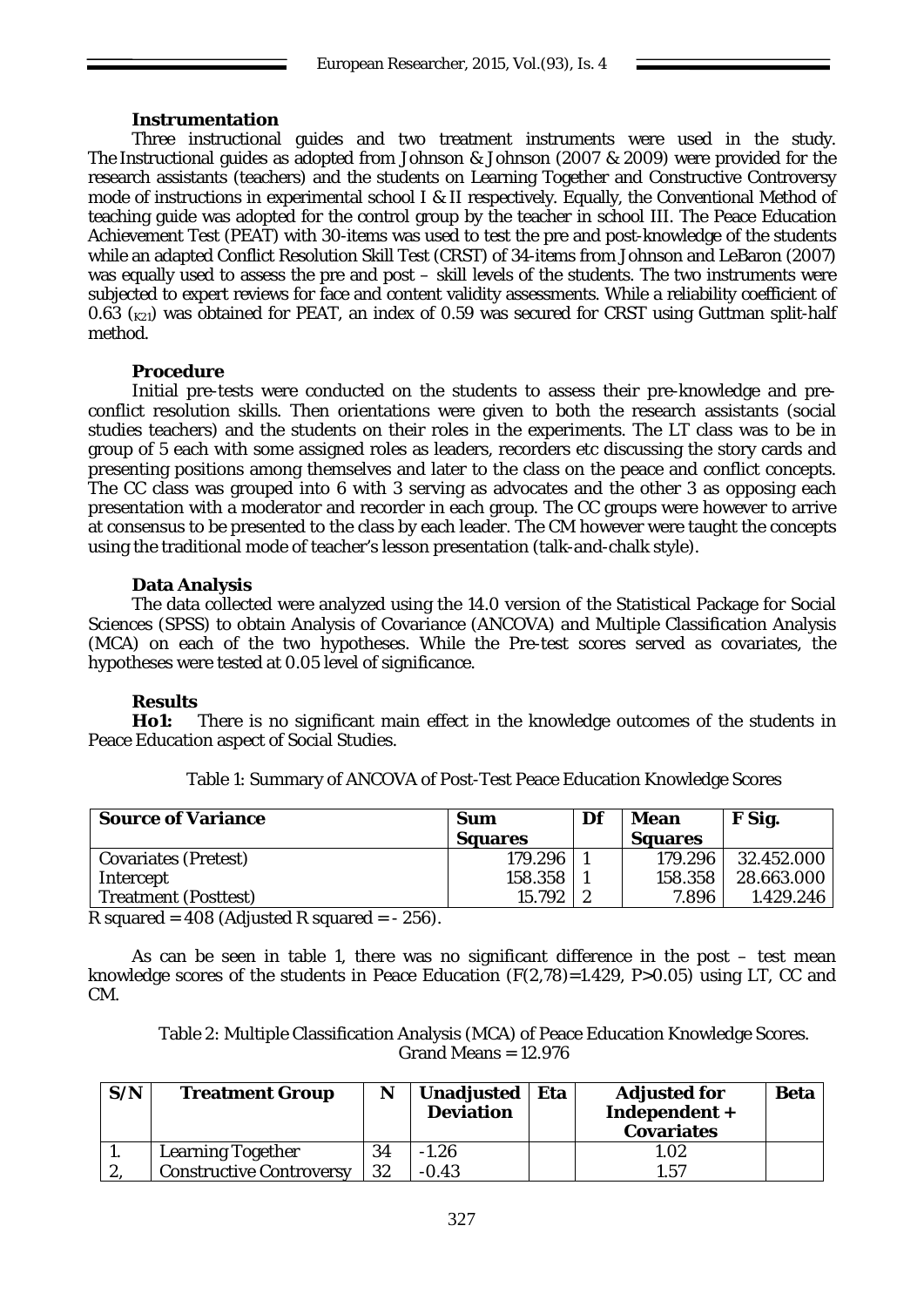| J. | <b>Conventional Method</b> | ററ<br>ບປ | .48<br>- 1 | .04 | 75 | .59  |
|----|----------------------------|----------|------------|-----|----|------|
|    | <b>Multiple R Squared</b>  |          |            |     |    | .408 |
|    | <b>Multiple R</b>          |          |            |     |    |      |

The result of the MCA in table 2 reveals that with a grand mean of 12.976, the students exposed to constructive controversy teaching method recorded the highest adjusted posttest knowledge score of 14.546 (i.e. 12.976+1.57). This was followed by the learning together group that scored 13.996 (i.e. 12.976 + 1.02), while the students exposed to conventional method recorded the lowest adjusted post-test knowledge score of 13.726 (i.e. 12.976 + 0.75).

**Ho2:** There is no significant main effect in the conflict resolution skills of the students in Peace Education aspect of Social Studies.

Table 3: Summary of ANCOVA of Post-Test Scores in Conflict Resolution Skills

| <b>Sum Squares</b> | Df | <b>Mean Square</b> |        | Sig. |
|--------------------|----|--------------------|--------|------|
| 946.231            |    | 946.231            | 15.412 | 000  |
| 3216.209           |    | 3216.209           | 52.384 | 000  |
| 2.545              |    | 273                | 021    | 979. |
|                    |    |                    |        |      |

R squared = .319 (Adjusted R squared = .144)

Table 3 reveals no significant main effect of treatment on the students' conflict resolution skills scores ( $F(2,78)=0.021$ , P $>0.05$ ). Hence, the null hypothesis Ho<sub>2</sub> is thereby upheld.

> Table 4: Multiple Classification of Conflict Resolution Skills Scores. Grand Mean  $= 66.060$

| S/N | <b>Treatment Group</b>          | N  | <b>Unadjusted</b><br><b>Deviation</b> | Eta | <b>Adjusted for</b><br>Independent +<br><b>Covariates</b> | <b>Beta</b> |
|-----|---------------------------------|----|---------------------------------------|-----|-----------------------------------------------------------|-------------|
|     | <b>Learning Together</b>        | 34 | $-1.93$                               |     | 4.70                                                      |             |
| 2,  | <b>Constructive Controversy</b> | 32 | $-3.53$                               |     | 3.20                                                      |             |
| 3.  | <b>Conventional Method</b>      | 33 | $-4.49$                               | .01 | 3.00                                                      | .32         |
|     | <b>Multiple R Squared</b>       |    |                                       |     |                                                           | .319        |
|     | <b>Multiple R</b>               |    |                                       |     |                                                           | .565        |

The result in Table 4 shows that with a grand mean of 66.06, the students exposed to learning together method obtained the highest adjusted post-test mean conflict resolution skills score of 70.76 (i.e. 66.06 + 4.70). This performance was followed by that of the students exposed to constructive controversy strategy who scored 69.26 (i.e.  $66.06 + 3.20$ ) while the least score of 69.06 (i.e. 66.06+3.00) was obtained by the conventional method group.

## **Discussion**

The results of this study revealed that there was no significant main effect in the knowledge and conflict resolution skills' scores of the students in Peace Education aspect of social studies. This is in support of the older philosophy of 'teaching content' using direct instruction (White, 2002; Schug 2003; Frazee & Ayers, 2003) and the popular cooperative learning strategies advocated by Johnson, Johnson and Stannne (2000).

While Schug (2003) believes that direct instruction (including conventional method) is for 'cognitive coaching', 'social scaffolding', 'authoritative learning' and 'substantive knowledge'; Frazee and Ayers (2003) are of the opinion that direct instruction serves as 'the background of good teaching'. To the cooperative learning advocates like Johnson, Johnson and Stanne (2000) however, learning together and constructive controversy are to promote group work and collective achievement in the classroom. Indeed, the mean results of this study (though not significant) confirm a little mean value increase of constructive controversy for enhancing the knowledge of the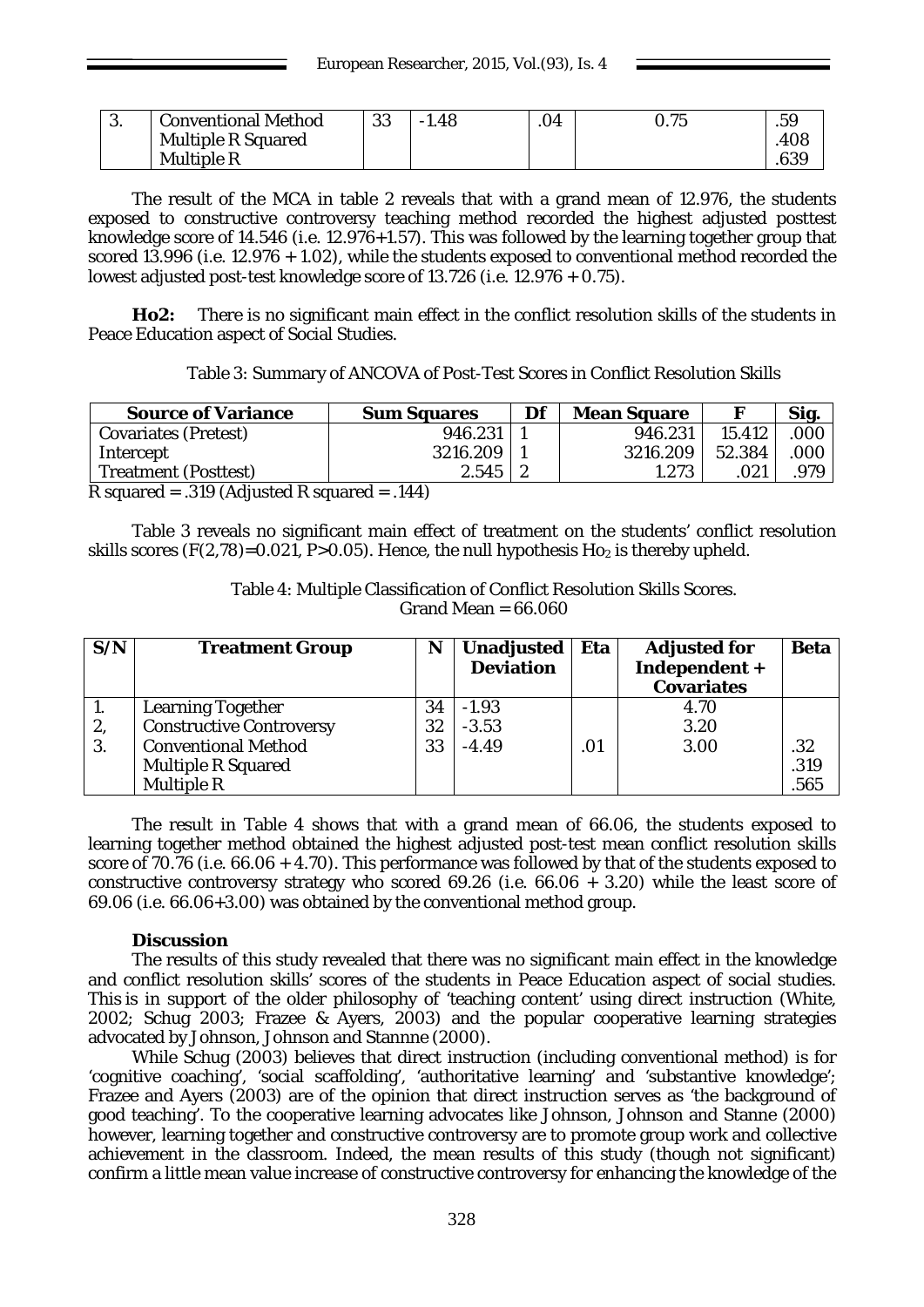students in peace education and learning together for improving conflict resolution skills of the students. Nevertheless, the non-significant results are in line with the caution of Tabulawa (2013) that innovative pedagogical failure in African classrooms are more of institutional structure and practice failure due to lack of "social embeddedness" in giving attention to the peculiar social, cultural and political context of education and authority within public classrooms. According to him, the failure of pedagogical reform should not be sought solely in the inadequacies of the innovation delivery system, but in the "enveloping social structure" that involves multifarious factors like political, historical, economic, social and cultural aspects of reform. Hence, the potency equality of conventional method with learning together and constructive controversy in teaching peace education aspect of social studies as revealed in this study might have arisen from an "enveloping social structure" that needs further investigation in Nigeria's public classroom.

## **Conclusion and Recommendations**

The outcome of this study has revealed that conventional method of teaching is by no means inferior to learning together and constructive controversy in promoting acquisition of knowledge and conflict resolution skills in peace education aspect of social studies. Rather, it is recommended that the two models of cooperative learning (LT and CC) should be combined with conventional method while teaching peace education concepts and conflict resolution skills. This is in line with Tabulawa's (2013) recommendation of "smart implementation" of pedagogical reforms. It is also recommended that teacher education programmes for pre-service teachers, seminars and workshops for current secondary school teachers, on principles and techniques of cooperative learning strategies should be organized and effectively implemented. Innovative textbooks and instructional resources are also needed to facilitate better use of cooperative learning techniques in the classroom. Furthermore, it is recommended that future researches are needed on the effect of cooperative learning strategies in social studies classroom. Equally, more investigations are recommended to be carried – out on the impact of moderator variables like gender, learning styles, classroom climate, socio-economic background, locus of control etc on cooperative learning methods.

## **References:**

1. Adetoro, R.A. (2013). Learning Together Constructive Controversy and Learning Outcomes of Ogun State Junior Secondary School Students in Peace Education aspect of Social Studies. A Ph.D Post-Field Thesis presented to the Department of Curriculum Studies and Instruction, Olabisi Onabanjo University, Ago – Iwoye, Nigeria.

2. Adeyemi, B.A. (2008). Effects of Cooperative Learning and problem – solving strategies on junior secondary school' achievement in social studies. *Education and Psychology*, 6(3), 691 – 708.

3. Bandura, A. (1976). *Social learning and personality development*. NJ: Holt, Rinehart & Winston, Inc.

4. Barrel, I. (2013). Boko Haram Insurgency: The conflict in Northern Nigeria crying out for more attention and less violence. *The Independent*. Retrieved October, 1, 2013 from [www.independent.co.uk/news/world/africa/nigeria.html.](http://www.independent.co.uk/news/world/africa/nigeria.html)

5. Dizard, W. (2013). Navy Yard Shooting leaves 13 dead. Retrieved October, 2013 from www.america.aljazeera.com/articles/2013/9/16one-injured-in-usnavyshootinginwashingtonde. html

6. Frazee, B. & Ayers, S. (2003). Garbage in garbage out: Expanding environments, constructivism and content knowledge & K. Porter-Magee (Eds.), *where did social studies go wrong*? Retrieved 12<sup>th</sup> June 2006 from [http://www.edexcellence.net/doc/contrariansfullpdf.](http://www.edexcellence.net/doc/contrariansfullpdf)

7. Freire, P. (1992). *Pedagogy of the oppressed*. The continuum publishing company.

8. Hellyer, P. (Sept. 30, 2013). Arab spring cost thousands of lives and livelihoods – for what? *The National*. Reprieved October 1, 2013 from www.thenational.ae/thenationalconservation /comment/arab-spring-cost-thousands-of-lives-and-livelihoods

9. Institute for Economics & Peace (2014). Vision of Humanity. Retrieved June 1, 2014 from [www.visionofhumanity.org/site/default/files/2.](http://www.visionofhumanity.org/site/default/files/2)

10. Jerkins, D.R. (2006). Ordered conflict resolution. Retrieved 25th March, 2010 from [www.law.bepress.com/expresso/eps/1129.](http://www.law.bepress.com/expresso/eps/1129)